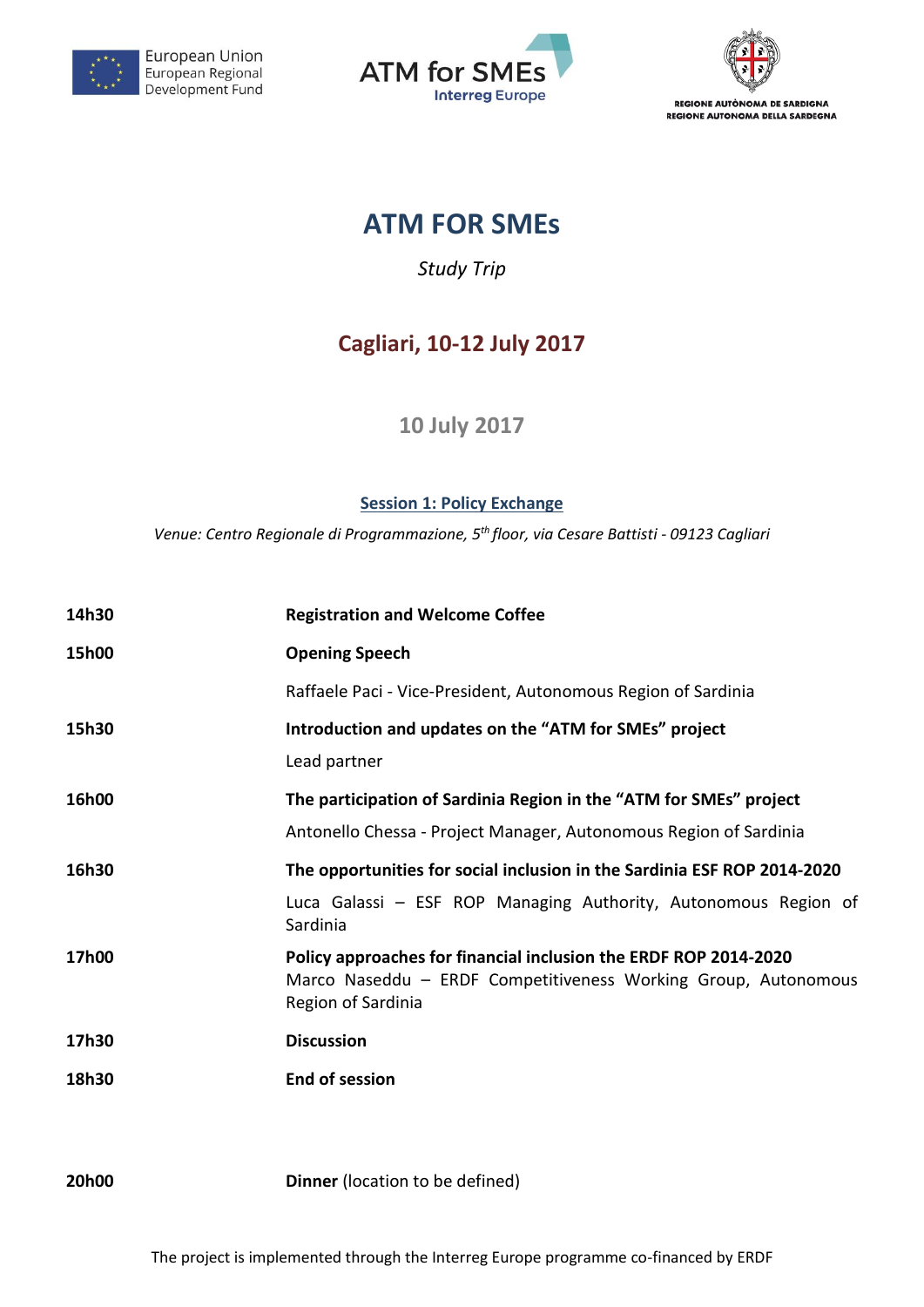





### **11 July 2017**

#### **Session 2: Workshop on "Social outreach of microfinance and mitigating negative effects of financial exclusion"**

*Venue: Centro Regionale di Programmazione, 5 th floor, via Cesare Battisti - 09123 Cagliari*

| 09h30 | Introduction<br>Autonomous Region of Sardinia                                            |
|-------|------------------------------------------------------------------------------------------|
| 09h45 | Presentation of best practices on the theme<br><b>Project Partners</b>                   |
| 11h45 | <b>Coffee break</b>                                                                      |
| 12h00 | Presentation of best practices on the theme<br>ERDF/ESF experiences in Sardinia          |
| 12h45 | <b>Discussion</b>                                                                        |
| 13h30 | <b>Lunch &amp; Networking</b>                                                            |
|       | ******                                                                                   |
| 14h30 | Illustration of experiences and success stories in Sardinia<br><b>Local Stakeholders</b> |
|       | <b>Other Guest Speakers</b>                                                              |
| 16h30 | <b>Discussion</b>                                                                        |
| 17h30 | <b>End of session</b>                                                                    |
|       |                                                                                          |